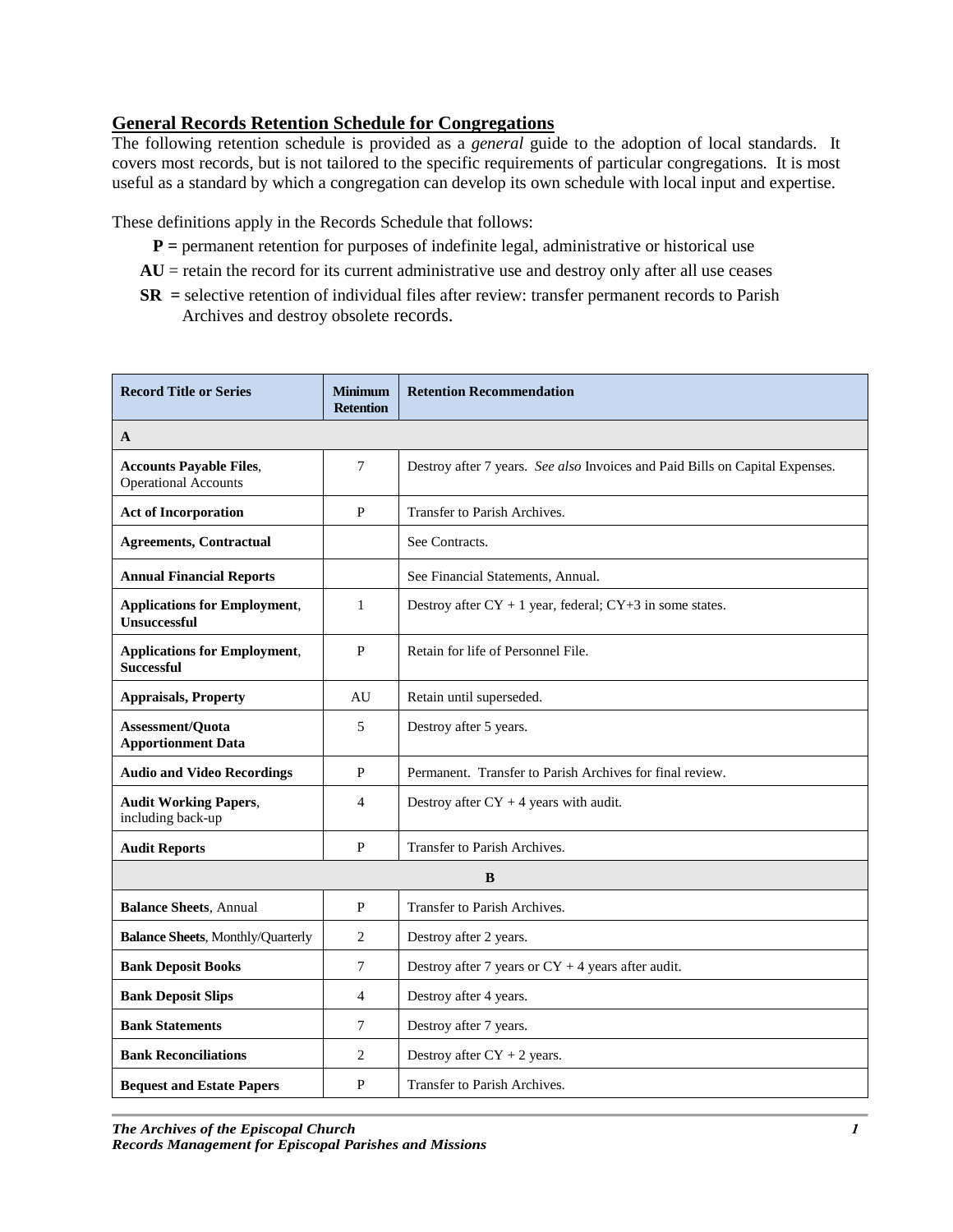| <b>Record Title or Series</b>                                                                                                                                                                                                        | <b>Minimum</b><br><b>Retention</b> | <b>Retention Recommendation</b>                                                                                                                                                                                                                                           |
|--------------------------------------------------------------------------------------------------------------------------------------------------------------------------------------------------------------------------------------|------------------------------------|---------------------------------------------------------------------------------------------------------------------------------------------------------------------------------------------------------------------------------------------------------------------------|
| <b>Bonds, Canceled</b>                                                                                                                                                                                                               | 2                                  | Destroy after $CY + 2$ years from date of cancellation.                                                                                                                                                                                                                   |
| <b>Budgets, Approved and Revised</b>                                                                                                                                                                                                 | P                                  | Transfer to Parish Archives.                                                                                                                                                                                                                                              |
| <b>Budgets, Proposed and</b><br><b>Worksheets</b>                                                                                                                                                                                    | AU                                 | Destroy after administrative use ceases.                                                                                                                                                                                                                                  |
| <b>Building Plans and Drawings</b>                                                                                                                                                                                                   | P                                  | Retain as-built drawings, architect's renderings, and renovation drawings.<br>Transfer Mylar copies or e-copies of all original drawings to Parish Archives<br>and make duplicate use copies. See also Specifications for Building and<br>Design.                         |
| <b>Bylaws</b>                                                                                                                                                                                                                        | P                                  | Transfer to Parish Archives. Retire previous versions after every revision or<br>amendment.                                                                                                                                                                               |
|                                                                                                                                                                                                                                      |                                    | $\mathbf C$                                                                                                                                                                                                                                                               |
| <b>Camp and/or Conference</b><br><b>Center, Health and Safety</b><br><b>Records</b><br>(Including Health Treatment<br>Procedures, Health Logs,<br>Safety Incident Reports,<br>Permission and Treatment<br>Forms, Operations Manuals) | 7                                  | Destroy after 7 years unless action pending. See also Personnel Records and<br>related business records for operation of camps and conference centers. Note:<br>some state guidelines advise retention of forms for minors until the participants<br>reach the age of 23. |
| <b>Canceled Checks</b>                                                                                                                                                                                                               | 7                                  | Destroy after 7 years or $CY + 4$ years after audit.                                                                                                                                                                                                                      |
| <b>Cash Journals, General</b><br><b>Receipts and Disbursements</b>                                                                                                                                                                   | 7                                  | Destroy after 7 years. Retain permanently if used as primary book of entry in<br>lieu of General Ledger.                                                                                                                                                                  |
| <b>Cash Journals, Receipts on</b><br><b>Plate and Pledge Offerings</b>                                                                                                                                                               | 7                                  | Destroy after 7 years. See also: Pledge Registers.                                                                                                                                                                                                                        |
| <b>Cashbooks, Discretionary</b><br><b>Accounts</b>                                                                                                                                                                                   | 7                                  | Destroy after 7 years. See also Discretionary Account Checkbooks.                                                                                                                                                                                                         |
| <b>Cashbooks, Special Fundraising</b><br><b>Subscriptions</b>                                                                                                                                                                        | $\mathbf{P}$                       | Transfer to Parish Archives.                                                                                                                                                                                                                                              |
| <b>Certificates of Deposit,</b><br>Canceled                                                                                                                                                                                          | 2                                  | Destroy $CY + 2$ years after redemption.                                                                                                                                                                                                                                  |
| <b>Certificates of Title to Property</b>                                                                                                                                                                                             | P                                  | Transfer to Parish Archives.                                                                                                                                                                                                                                              |
| <b>Certificates of Incorporation</b>                                                                                                                                                                                                 | $\mathbf{P}$                       | Transfer to Parish Archives.                                                                                                                                                                                                                                              |
| <b>Cemetery and Columbarium</b><br><b>Interments</b>                                                                                                                                                                                 | $\mathbf{P}$                       | Transfer to Parish Archives.                                                                                                                                                                                                                                              |
| <b>Chart of Accounts</b>                                                                                                                                                                                                             | $\mathbf{P}$                       | Transfer to Parish Archives. Retain superseded copy with date of retirement<br>substantive revisions.                                                                                                                                                                     |
| <b>Check Registers</b>                                                                                                                                                                                                               | 7                                  | Destroy after 7 years.                                                                                                                                                                                                                                                    |
| <b>Check Book/Stubs</b>                                                                                                                                                                                                              | 7                                  | Destroy after 7 years.                                                                                                                                                                                                                                                    |
| <b>Checks</b> , Canceled                                                                                                                                                                                                             |                                    | See Canceled Checks.                                                                                                                                                                                                                                                      |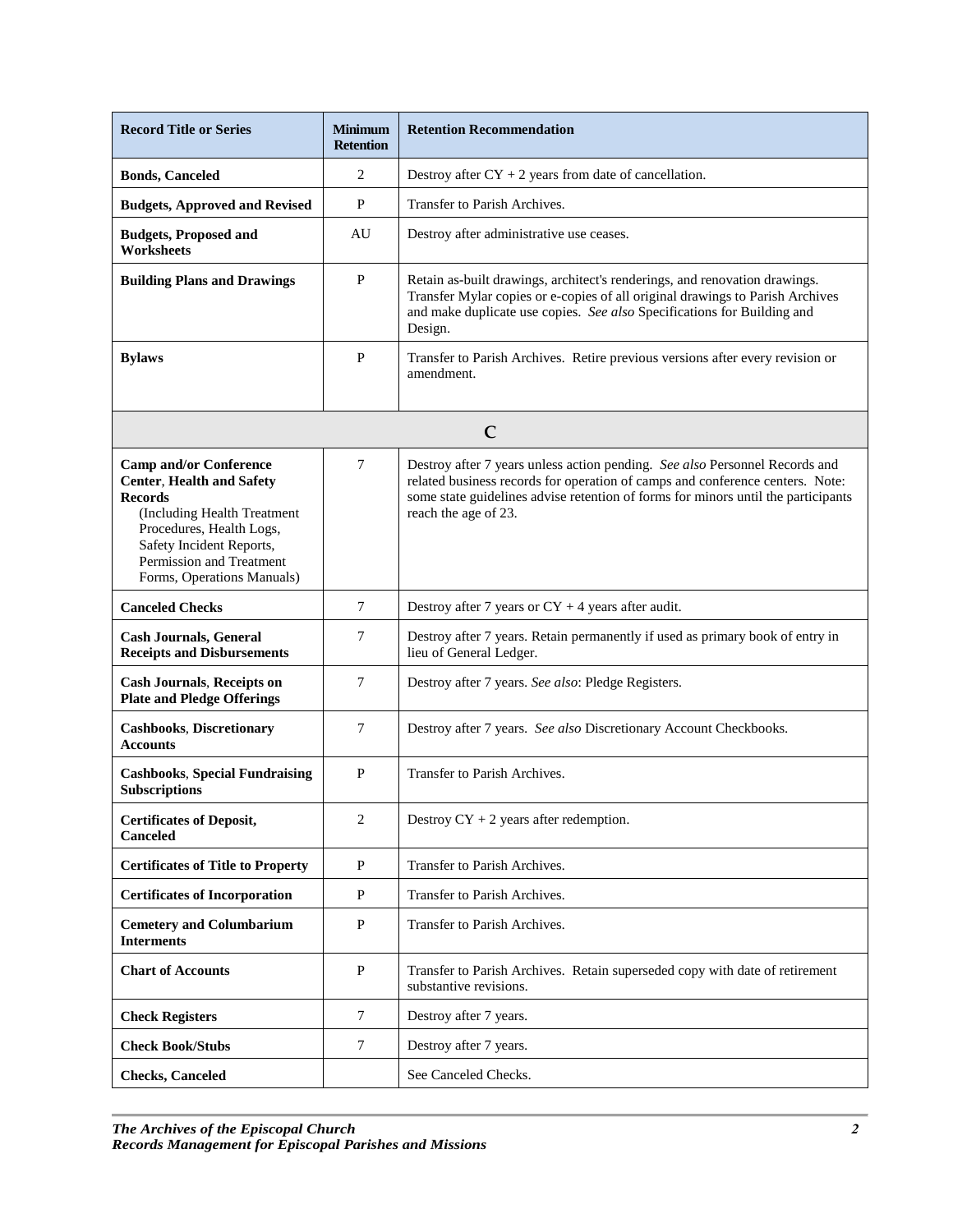| <b>Record Title or Series</b>                                                                  | <b>Minimum</b><br><b>Retention</b> | <b>Retention Recommendation</b>                                                                                                                                                                                                                                                                                                                                                                           |
|------------------------------------------------------------------------------------------------|------------------------------------|-----------------------------------------------------------------------------------------------------------------------------------------------------------------------------------------------------------------------------------------------------------------------------------------------------------------------------------------------------------------------------------------------------------|
| <b>Committee Minutes and Docket,</b><br>with attachments                                       | P                                  | Transfer to Parish Archives.                                                                                                                                                                                                                                                                                                                                                                              |
| <b>Compensation Schedules</b> , Salary<br>and Benefit Guidelines                               | AU                                 | Destroy after use ceases.                                                                                                                                                                                                                                                                                                                                                                                 |
| <b>Computer Records</b>                                                                        |                                    | See Electronic Records, Legacy Files.                                                                                                                                                                                                                                                                                                                                                                     |
| <b>Consecration Certificates for</b><br><b>Episcopal Church Buildings</b>                      | P                                  | Transfer to Parish Archives. Keep authentic copy in Parish Archives if original<br>is on display.                                                                                                                                                                                                                                                                                                         |
| <b>Constitution and Bylaws</b> with<br>amendments and revisions                                | $\mathbf{P}$                       | Permanent. Retire previous versions after every revision or amendment.                                                                                                                                                                                                                                                                                                                                    |
| <b>Contracts, Active</b>                                                                       | $\mathbf{P}$                       | Retain in active files. See also Contracts, Inactive.                                                                                                                                                                                                                                                                                                                                                     |
| <b>Contracts, Inactive</b>                                                                     | <b>SR</b>                          | Transfer to Parish Archives for selective retention. Retain contracts on:<br>New construction: P<br>Betterments and major improvements: P<br>Repairs and maintenance: $CY + 6$ years.<br>Service: $CY + 6$ years.<br>Lease agreements: $CY + 6$ years.<br>Loans and bank notes: $CY + 6$ years.<br>Employment contracts: see under Personnel Files and Records; See also<br><b>Consultants Contracts.</b> |
| <b>Consultants Contracts</b>                                                                   | 6                                  | Destroy $CY + 6$ years after termination of contract for non-staff consultants.                                                                                                                                                                                                                                                                                                                           |
| <b>Contracted Staff and Employees</b>                                                          |                                    | See Personnel Files and Records.                                                                                                                                                                                                                                                                                                                                                                          |
| <b>Conveyances</b>                                                                             | P                                  | Transfer to Parish Archives. See also Deeds.                                                                                                                                                                                                                                                                                                                                                              |
| <b>Copyright Registrations</b>                                                                 | P                                  | Transfer to Parish Archives; retain for life of copyright protection (90 yrs. from<br>publication or 120 from creation for works performed for hire by a parish<br>employee or agent).                                                                                                                                                                                                                    |
| Correspondence Files, subject<br>and name arrangement                                          | <b>SR</b>                          | Transfer to Parish Archives for Selective Retention. Retain substantive<br>correspondence permanently; destroy routine correspondence after 5 years.                                                                                                                                                                                                                                                      |
| <b>Correspondence Files,</b><br>chronological arrangement                                      | 2                                  | Destroy after 2 years if duplicative of central correspondence file by topic or<br>subject; otherwise retain for review if used as primary filing system.                                                                                                                                                                                                                                                 |
| Correspondence, Transactional,<br>including payments, receipts,<br>transmittals, credits, etc. | 4                                  | Destroy after $CY + 5$ years.                                                                                                                                                                                                                                                                                                                                                                             |
| D                                                                                              |                                    |                                                                                                                                                                                                                                                                                                                                                                                                           |
| <b>Deeds:</b> including conveyances,<br>covenants, and easements                               | P                                  | Transfer to Parish Archives.                                                                                                                                                                                                                                                                                                                                                                              |
| <b>Development and Fundraising</b><br><b>Campaign Records</b>                                  | <b>SR</b>                          | Transfer to Parish Archives for selective retention. Retain donor lists, case<br>statements, correspondence, minutes, and planning documents; destroy receipts,<br>letters of acknowledgment.                                                                                                                                                                                                             |
| <b>Disability Claims</b>                                                                       | AU                                 | Retain indefinitely against future claims.                                                                                                                                                                                                                                                                                                                                                                |
| <b>Discretionary Account</b><br><b>Checkbooks</b>                                              | 7                                  | Destroy after 7 years.                                                                                                                                                                                                                                                                                                                                                                                    |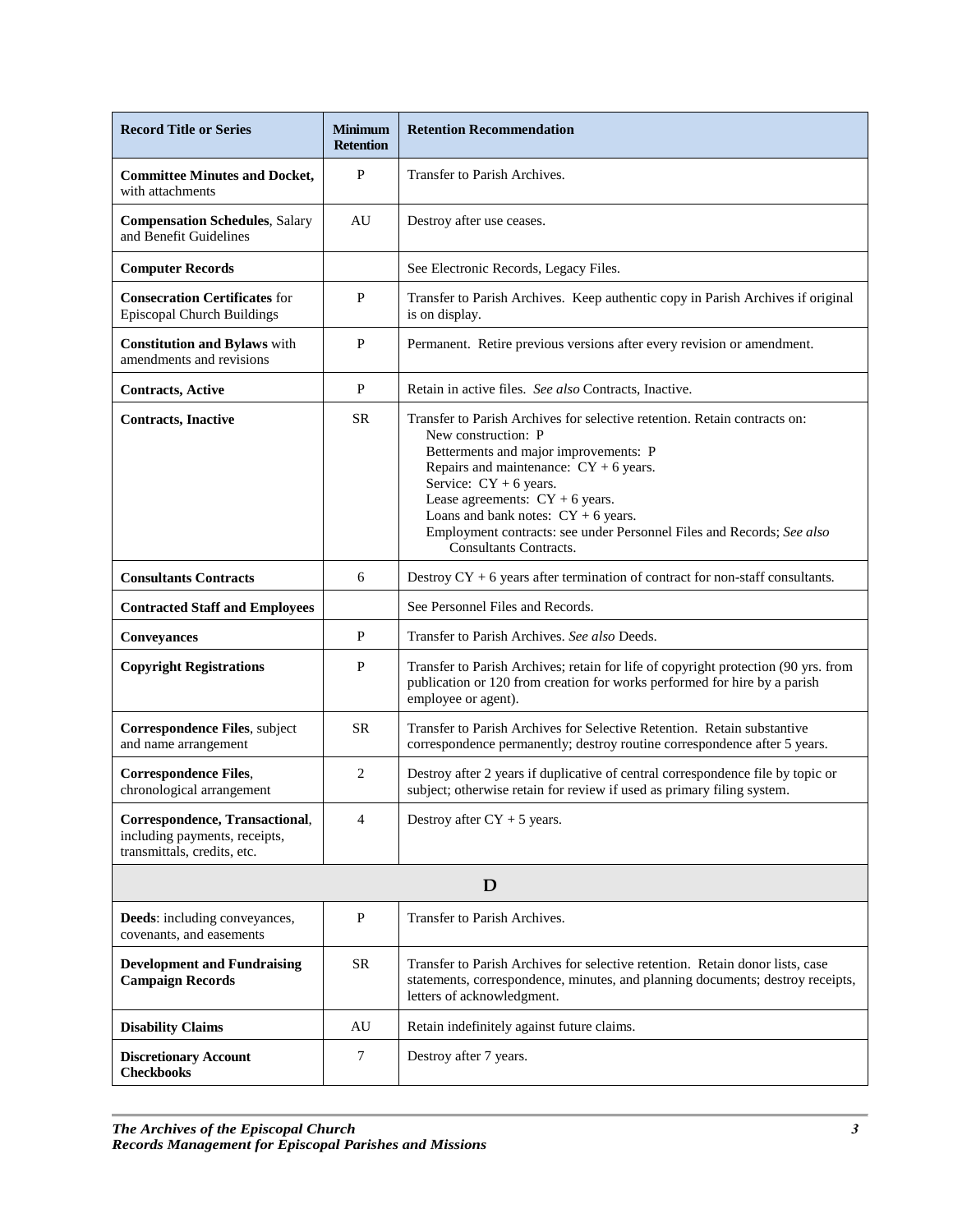| <b>Record Title or Series</b>                                                                                                                           | <b>Minimum</b><br><b>Retention</b> | <b>Retention Recommendation</b>                                                                                                                                                                                                                                                                                |
|---------------------------------------------------------------------------------------------------------------------------------------------------------|------------------------------------|----------------------------------------------------------------------------------------------------------------------------------------------------------------------------------------------------------------------------------------------------------------------------------------------------------------|
| <b>Directories and Yearbooks</b>                                                                                                                        | P                                  | Transfer to Parish Archives.                                                                                                                                                                                                                                                                                   |
|                                                                                                                                                         |                                    | E                                                                                                                                                                                                                                                                                                              |
| <b>Earnings and Benefits Records</b>                                                                                                                    |                                    | See Employee History and Earnings Records; Personnel Files and Records.                                                                                                                                                                                                                                        |
| E-mail Correspondence (Email),<br>Executive Administration and<br>Finance:                                                                              | <b>SR</b>                          | Create an output file for retention (see text above). Transfer to Parish Archives<br>server space for selective retention. Review email for permanent email with the<br>following guidelines in mind before saving as a retained data file.                                                                    |
| Policy and Governance, official<br>communication and<br>statements, minutes,<br>press releases, etc.                                                    |                                    | Transfer to Parish Archives.                                                                                                                                                                                                                                                                                   |
| <b>Executive Program Planning</b><br>and Administration, includ-<br>ing exchanges relating to<br>strategic initiatives or<br>mission program activities |                                    | Destroy after 2 years.                                                                                                                                                                                                                                                                                         |
| Administrative Support, includ-<br>ing meeting appointments,<br>acknowledgments, travel,<br>ordering, scheduling, etc.                                  |                                    | Destroy after use.                                                                                                                                                                                                                                                                                             |
| Routine Courtesy Email, such<br>as transmittals, reminder<br>notices, cover letters,<br>forwarded mail, confirma-<br>tions, announcements, etc.         |                                    | Destroy after use.                                                                                                                                                                                                                                                                                             |
| Circulars/Broadcast Messages:<br>List Services, Bulletin<br>Boards, Online Forums                                                                       |                                    | Review for historical value; if parish-based forum, secure for Parish Archives.                                                                                                                                                                                                                                |
| <b>Electronic Records, Legacy</b><br>Data, including descriptive files<br>on the application system                                                     | <b>SR</b>                          | Transfer to digital repository or Archives server space for selective retention.<br>Retain legacy records after review of data set; retain/create metadata on data<br>source, structure, and content. See also individual record titles in this schedule.                                                      |
| <b>Employee Contracts</b>                                                                                                                               |                                    | See Personnel Files and Records for contracted employees. See also<br>Consultants Contracts.                                                                                                                                                                                                                   |
| <b>Employee Files and Records</b>                                                                                                                       |                                    | See Personnel Files and Records; See also Volunteers Files.                                                                                                                                                                                                                                                    |
| <b>Employee History and Earnings</b><br>Records, a summary record                                                                                       | $\mathbf{P}$                       | Transfer to Parish Archives. Retain long term for purposes of risk management.<br>In the absence of the Employee History and Earnings Record, retain individual<br>Personnel Files for 30 years. A confidential record series. See also Personnel<br>Records and Files; See also Service Files for volunteers. |
| <b>Employee Manuals and Policies</b>                                                                                                                    | 30                                 | Transfer to Parish Archives. Verify date of last use before retiring old version.                                                                                                                                                                                                                              |
| <b>Employee Due Diligence</b><br>Training Certificates, safe space<br>& anti-racism required training                                                   | $\mathbf{P}$                       | Place with Personnel Files and Records, and keep indefinitely.                                                                                                                                                                                                                                                 |
| <b>Employee Withholding</b><br>Statements, Form W-2, and State<br>Withholding                                                                           | $\overline{7}$                     | Destroy after 7 years; confidential record. See also: Tax Forms, Individual<br>Employees.                                                                                                                                                                                                                      |
| <b>Employee Withholding</b><br><b>Certificates: Form W-4</b>                                                                                            | 7                                  | Destroy after 7 years; confidential record.                                                                                                                                                                                                                                                                    |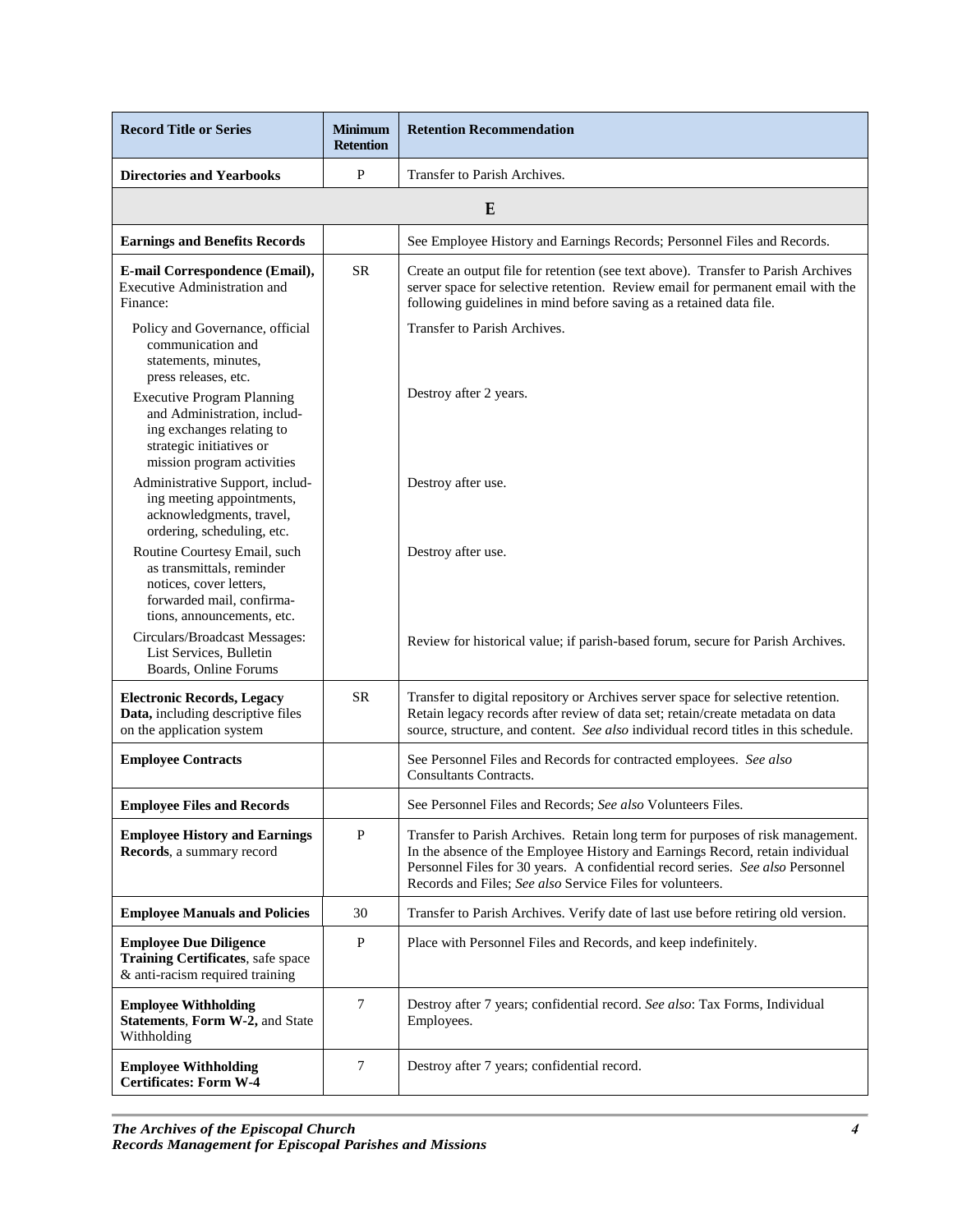| <b>Record Title or Series</b>                                                                                                           | <b>Minimum</b><br><b>Retention</b> | <b>Retention Recommendation</b>                                                                                                                             |
|-----------------------------------------------------------------------------------------------------------------------------------------|------------------------------------|-------------------------------------------------------------------------------------------------------------------------------------------------------------|
| <b>Employment Taxes,</b><br><b>Contributions and Payments,</b><br>including taxes withheld and<br>FICA/Social Security<br>contributions | 7                                  | Destroy after 7 years; a confidential record.                                                                                                               |
| <b>Estates and Bequests</b>                                                                                                             |                                    | See Bequest and Estate Papers.                                                                                                                              |
| <b>Every Member Canvass</b><br><b>Records</b>                                                                                           | $\mathbf{P}$                       | Transfer to Parish Archives. Retain canvass lists and fair copy of program<br>literature; discard working papers and memoranda.                             |
| <b>Event Files</b>                                                                                                                      | <b>SR</b>                          | Selective Retention. Transfer to Parish Archives for final review. See also<br>Office Files.                                                                |
|                                                                                                                                         |                                    | F                                                                                                                                                           |
| <b>Financial Statements, Annual</b>                                                                                                     | P                                  | Transfer to Parish Archives.                                                                                                                                |
| <b>Financial Statements, Monthly</b>                                                                                                    | 2                                  | Destroy after $CY + 2$ years.                                                                                                                               |
| Form I-9: Immigration and<br><b>Naturalization Service</b><br>Certifications                                                            | 6                                  | Destroy $CY + 6$ years after termination of employment. Retain original copy in<br>Personnel File for period of employment.                                 |
|                                                                                                                                         |                                    | G                                                                                                                                                           |
| <b>Grant Proposals: Successful</b>                                                                                                      | <b>SR</b>                          | Transfer to Parish Archives for selective retention. Retain proposal, final report<br>and substantive correspondence.                                       |
| <b>Grant Proposals: Denied</b>                                                                                                          | 1                                  | Destroy after $CY + 1$ year.                                                                                                                                |
|                                                                                                                                         |                                    | H                                                                                                                                                           |
| <b>Human Resources Policies,</b><br>manuals and handbooks                                                                               |                                    | See Employee Manuals and Policies.                                                                                                                          |
|                                                                                                                                         |                                    | I                                                                                                                                                           |
| <b>Immigration and Naturalization</b><br><b>Certifications: Form I-9</b>                                                                |                                    | See Form I-9: ImmigrationCertifications above.                                                                                                              |
| <b>Incorporation Papers</b>                                                                                                             | $\mathbf{P}$                       | Transfer to Parish Archives. Keep in safe or comparable secure location.                                                                                    |
| <b>Injury Reports</b>                                                                                                                   | 6                                  | Destroy $CY + 6$ years after settlement of all claims.                                                                                                      |
| <b>Instruments of Donation of</b><br>Episcopal Church Property                                                                          | $\mathbf{P}$                       | Transfer to Parish Archives. Keep authentic copy in Parish Archives if original<br>is on display.                                                           |
| <b>Insurance, Notices of Employee</b><br>Claims, including employer's<br>copy of statement of benefits                                  | $\mathbf{1}$                       | Destroy after $CY + 1$ year; a confidential record.                                                                                                         |
| <b>Insurance Policies and Plan</b><br><b>Descriptions, Liability</b>                                                                    | $\mathbf{P}$                       | Transfer to Parish Archives. Retain inactive policies indefinitely for protection<br>against future claims against employees, volunteers, and other agents. |
| <b>Record Title or Series</b>                                                                                                           | <b>Minimum</b><br><b>Retention</b> | <b>Retention Recommendation</b>                                                                                                                             |
| <b>Insurance Policies and Plan</b>                                                                                                      | AU                                 | Retain indefinitely for protection against future claims.                                                                                                   |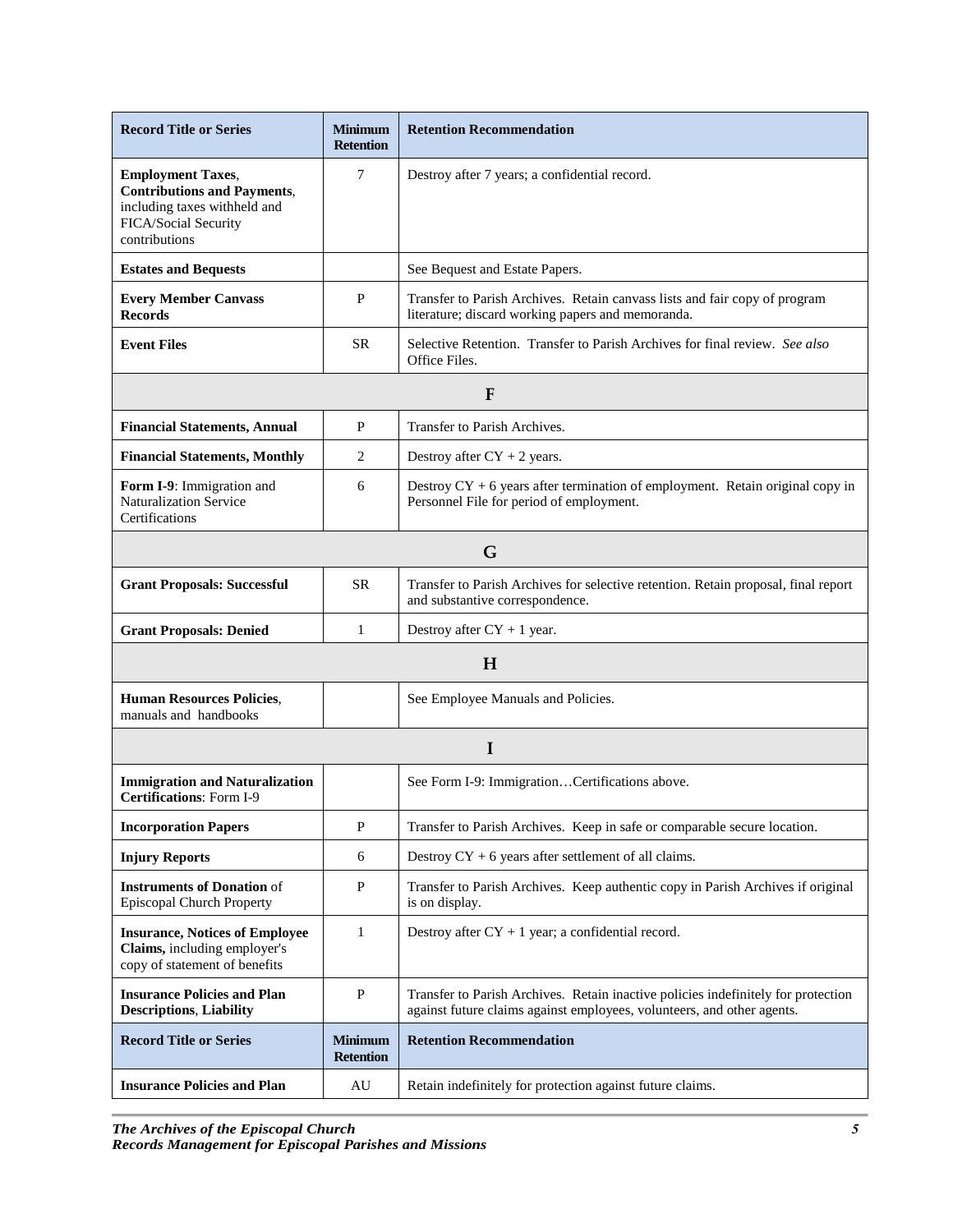| <b>Descriptions, Employee Medical</b><br>and Life                                                                                                             |                                    |                                                                                                                                                                                                      |  |
|---------------------------------------------------------------------------------------------------------------------------------------------------------------|------------------------------------|------------------------------------------------------------------------------------------------------------------------------------------------------------------------------------------------------|--|
| <b>Insurance Policies: Auto,</b><br><b>Equipment, and Personal</b><br><b>Property, Inactive</b>                                                               | 6                                  | Retain for life of policy; destroy $CY + 6$ years after termination.                                                                                                                                 |  |
| <b>Insurance Policies: Property,</b><br><b>Fine Arts, and Extended Risk</b><br>Coverage                                                                       | 6                                  | Retain for life of policy; destroy $CY + 6$ years after termination. See also<br>Inventories of Property.                                                                                            |  |
| <b>Insurance, Employee Medical</b><br><b>Benefit, Election of Coverage</b>                                                                                    | 6                                  | Maintain in separate section of Personnel File; retain for $CY + 6$ years after<br>termination of employment. Confidential record.                                                                   |  |
| <b>Inventories of Property and</b><br>Equipment, with photographs                                                                                             | $\mathbf P$                        | Retain until superseded by new version. Place a back-up copy in separate<br>buildings or sites. Retain old versions and photographs in Parish Archives.                                              |  |
| <b>Invoices and Paid Bills on</b><br><b>Capital Expenses</b> (Major<br><b>Building Construction and</b><br>Alterations)                                       | 30                                 | Transfer to Parish Archives for minimum long-term retention period against<br>future liability claims. Review for archival retention thereafter. See also<br>Accounts Payable, Operational Accounts. |  |
| <b>Invoices and Paid Bills,</b><br><b>General Operating Accounts</b>                                                                                          | 7                                  | Destroy after 7 years or $CY + 4$ years after audit. See also Invoices and Paid<br>Bills on Capital Expenses.                                                                                        |  |
|                                                                                                                                                               |                                    |                                                                                                                                                                                                      |  |
| <b>Journals, General and Special</b>                                                                                                                          | P                                  | Transfer to Parish Archives.                                                                                                                                                                         |  |
| <b>Journal Entry Sheets</b>                                                                                                                                   | 7                                  | Destroy after 7 years.                                                                                                                                                                               |  |
| Journals, Payroll                                                                                                                                             | 7                                  | Destroy after 7 years.                                                                                                                                                                               |  |
|                                                                                                                                                               |                                    | L                                                                                                                                                                                                    |  |
| <b>Lay Ministry and Leadership</b><br>Files, annual accumulation of<br>service record                                                                         | $\mathbf{P}$                       | Transfer to Parish Archives.                                                                                                                                                                         |  |
| <b>Leases</b>                                                                                                                                                 | 6                                  | Destroy $CY + 6$ years after expiration.                                                                                                                                                             |  |
| <b>Ledgers, General and Special</b><br>Parish Funds                                                                                                           | P                                  | Transfer to Parish Archives.                                                                                                                                                                         |  |
| Ledgers, Subsidiary                                                                                                                                           | 10                                 | Retain 10 years and transfer to Parish Archives for review.                                                                                                                                          |  |
| <b>Legacies</b>                                                                                                                                               | P                                  | Transfer to Parish Archives.                                                                                                                                                                         |  |
| <b>Lists and Schedules of</b><br><b>Subscribers/Donors</b>                                                                                                    | P                                  | Transfer to Parish Archives.                                                                                                                                                                         |  |
| <b>Litigation Papers, including</b><br>claims, decrees, court briefs,<br>substantive correspondence,<br>judgments rendered, memoranda<br>of counsel's opinion | $\mathbf P$                        | Transfer to Parish Archives. Remove and discard non-substantive<br>documentation 3 years after settlement: notes, abstracts, routine duplicate copies<br>and drafts. See also Correspondence, Legal. |  |
| <b>Loan Schedules</b>                                                                                                                                         | AU                                 | Retain for life of loan.                                                                                                                                                                             |  |
| <b>Record Title or Series</b>                                                                                                                                 | <b>Minimum</b><br><b>Retention</b> | <b>Retention Recommendation</b>                                                                                                                                                                      |  |
| M                                                                                                                                                             |                                    |                                                                                                                                                                                                      |  |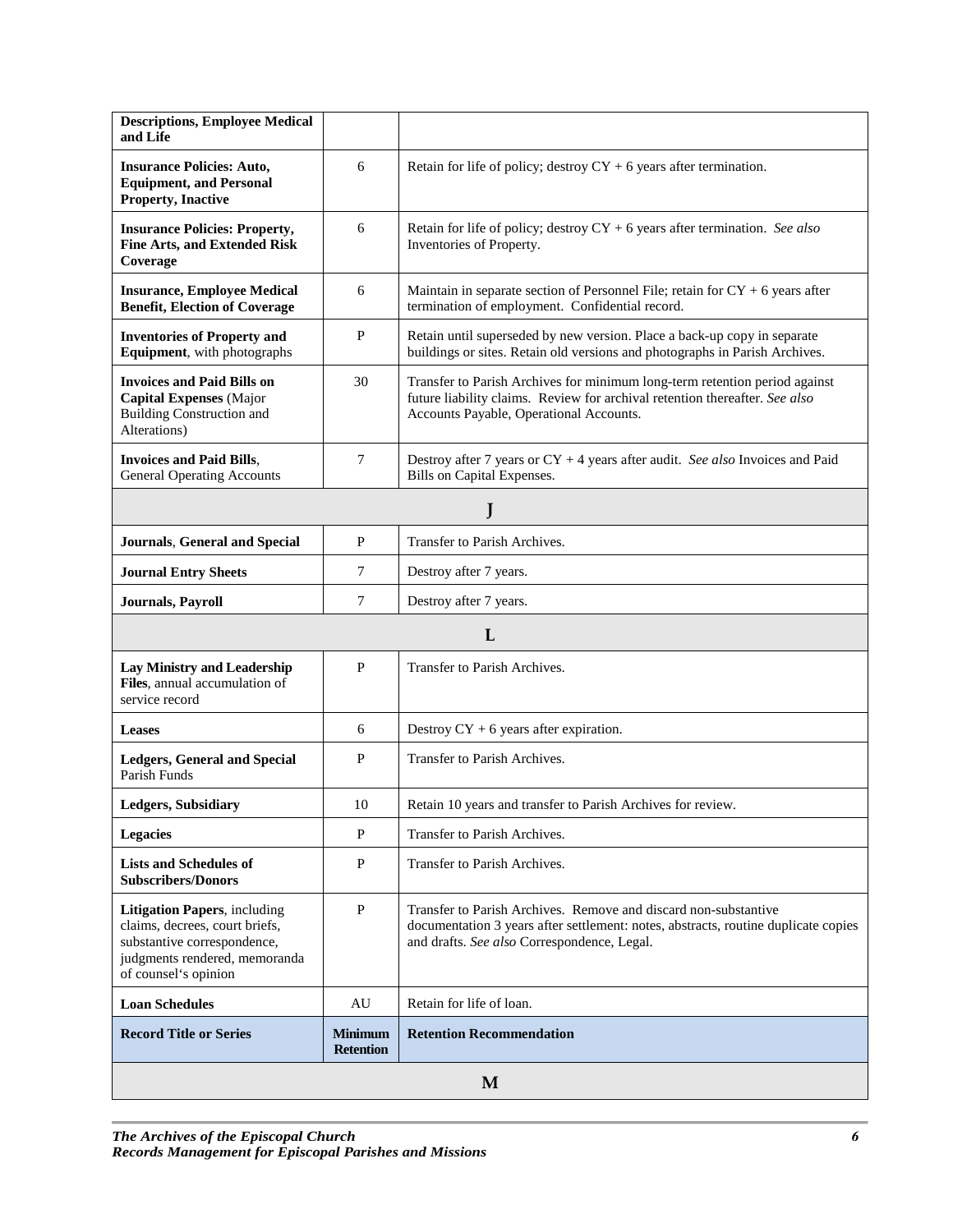| <b>Manuals</b> , Operations                                                                                                                | AU           | Retain until superseded; transfer old version to Parish Archives for review.                                                                                                                                                                                                                                                                                                         |
|--------------------------------------------------------------------------------------------------------------------------------------------|--------------|--------------------------------------------------------------------------------------------------------------------------------------------------------------------------------------------------------------------------------------------------------------------------------------------------------------------------------------------------------------------------------------|
| <b>Medical Insurance Policies and</b><br>Claims                                                                                            |              | See under Insurance.                                                                                                                                                                                                                                                                                                                                                                 |
| <b>Memorial Gifts Registers</b>                                                                                                            | P            | Transfer to Parish Archives.                                                                                                                                                                                                                                                                                                                                                         |
| <b>Minutes of Meetings: Vestry or</b><br>Council, Official Committees,<br>Agencies, and Organizations                                      | $\mathbf{P}$ | Transfer to Parish Archives. Keep on permanent paper or in redundant<br>electronic record keeping systems. Records kept in books should be post bound<br>for efficient retirement. Transfer permanent copy of annual proceedings to<br>Parish Archives after 3 years.                                                                                                                |
| <b>Monthly Reports, Financial</b>                                                                                                          | 2            | Destroy after 2 years.                                                                                                                                                                                                                                                                                                                                                               |
| <b>Mortgage Deeds</b>                                                                                                                      | P            | Transfer to Parish Archives. Keep in safe or comparable secure location.                                                                                                                                                                                                                                                                                                             |
|                                                                                                                                            |              | N                                                                                                                                                                                                                                                                                                                                                                                    |
| <b>Newsletters and Bulletins</b>                                                                                                           | P            | Retain 2 fair copies and transfer to Parish Archives. See also Service Leaflets.                                                                                                                                                                                                                                                                                                     |
| $\mathbf O$                                                                                                                                |              |                                                                                                                                                                                                                                                                                                                                                                                      |
| <b>Office Files or Administrative</b><br>"Central Files" arranged by<br>Subject, Topic, Name, Project<br>Title, or Event)                  | <b>SR</b>    | Transfer to Parish Archives for selective retention. Review annually. Retain for<br>Parish Archives records that document administration, lay and clerical ministry,<br>mission programs, and parish activities. Destroy resource materials, duplicate<br>files, redundant reference files, vendor reference files. See also specific record<br>titles herein for retention periods. |
|                                                                                                                                            |              | $\mathbf{P}$                                                                                                                                                                                                                                                                                                                                                                         |
| <b>Paid Bills</b>                                                                                                                          | 7            | Destroy after 7 years.                                                                                                                                                                                                                                                                                                                                                               |
| <b>Parish Sacramental Registers</b>                                                                                                        | P            | Transfer to Parish Archives. See also Sacramental Records.                                                                                                                                                                                                                                                                                                                           |
| <b>Parochial Reports,</b><br>National/Diocesan Returns                                                                                     | 5            | Destroy after 5 years.                                                                                                                                                                                                                                                                                                                                                               |
| <b>Payroll Journals</b>                                                                                                                    | 7            | Destroy after 7 years.                                                                                                                                                                                                                                                                                                                                                               |
| Payroll Registers, summary<br>schedule of earnings and<br>deductions and accrued leave time                                                | P            | Transfer to Parish Archives. Retain year-end, cumulative, inclusive report on<br>all employees.                                                                                                                                                                                                                                                                                      |
| Pension Plans and supporting<br>benefit detail                                                                                             | $\mathbf{P}$ | Permanent. Retire previous or superseded plans and retain one copy of the<br>current plan in Parish Archives or a comparable place of safe keeping.                                                                                                                                                                                                                                  |
| <b>Pension Records, Retired</b><br>Employees, including<br>contributions, schedules, vesting<br>records, and certificates of<br>enrollment | 6            | Retain for $CY + 6$ years after termination of benefit payment; destroy thereafter<br>when administrative use ceases. Keep with Personnel Files.                                                                                                                                                                                                                                     |

| Record Title or Series              | <b>Minimum</b><br><b>Retention</b> | <b>Retention Recommendation</b>                                               |
|-------------------------------------|------------------------------------|-------------------------------------------------------------------------------|
| <b>Personnel Files and Records.</b> | 30                                 | Keep individual Personnel Files for 30 years after termination of employment. |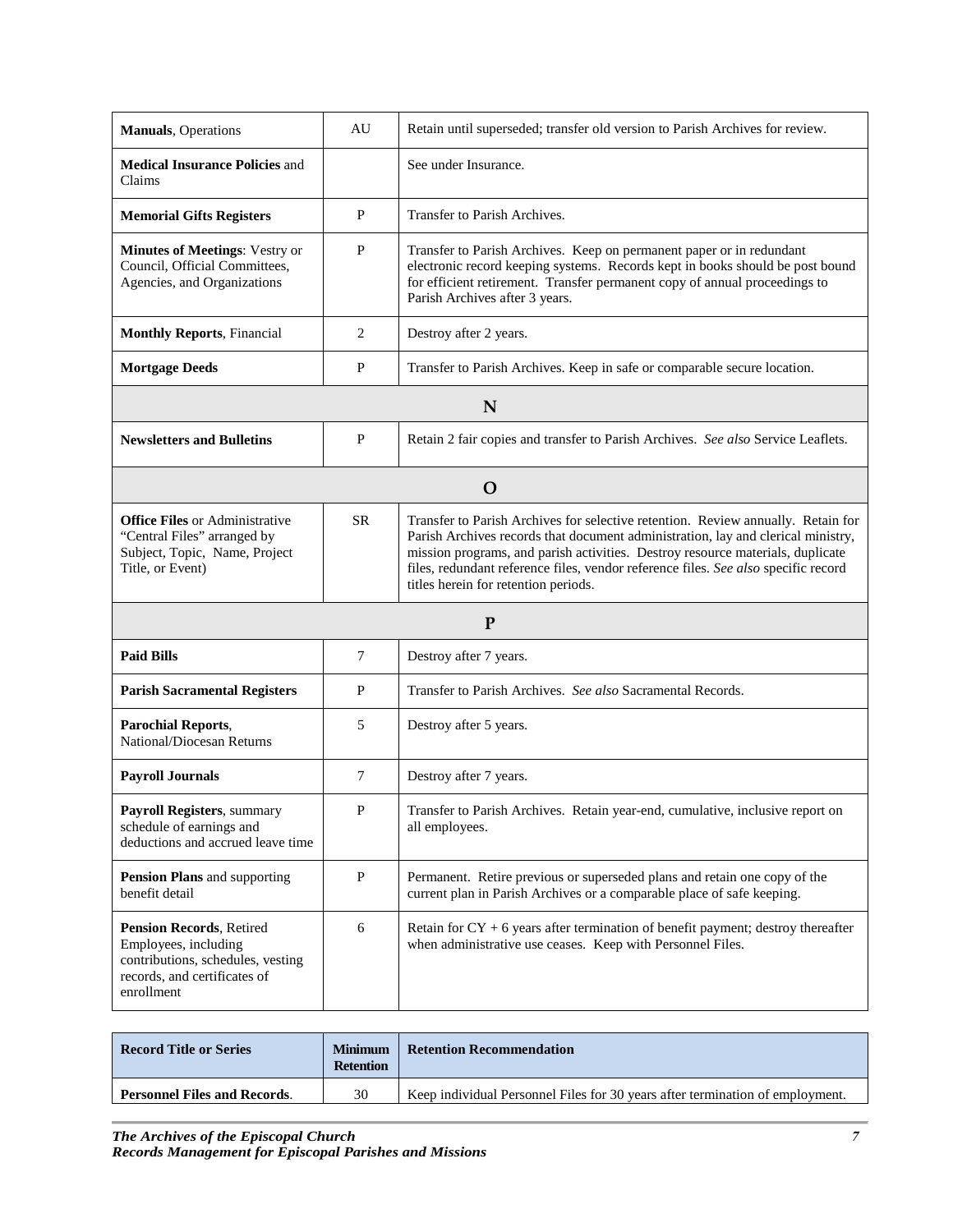| <b>Record Title or Series</b>                                                                                                                                                                                                                                                                                                                                                                                                                                                                                                                                                                                                                                                                                               | <b>Minimum</b><br><b>Retention</b> | <b>Retention Recommendation</b>                                                                                                                                                                                                                                                                                                         |
|-----------------------------------------------------------------------------------------------------------------------------------------------------------------------------------------------------------------------------------------------------------------------------------------------------------------------------------------------------------------------------------------------------------------------------------------------------------------------------------------------------------------------------------------------------------------------------------------------------------------------------------------------------------------------------------------------------------------------------|------------------------------------|-----------------------------------------------------------------------------------------------------------------------------------------------------------------------------------------------------------------------------------------------------------------------------------------------------------------------------------------|
| File arrangement includes<br>separate folders for:<br><b>Employment History &amp; Status</b><br>File: includes Employee<br>History/Earnings Summary,<br>Application, job descriptions,<br>appointment letter and/or<br>agreements; change of status<br>notices, Form I-9, Forms W-4,<br>annual attendance and leave<br>time, Church's required<br>training certificates, and<br>sealed background check<br>Medical, Life, and Disability<br>Records (Coverage election<br>forms, medical reports,<br>disability and worker's<br>compensation claims, flexible<br>spending claims, drug<br>screening)<br><b>Performance Records</b><br>(Formal appraisals, memos<br>and correspondence, sealed<br>complaint resolution file) |                                    | Transfer inactive files to Parish Archives $CY + 1$ year after termination of<br>employment for secure safekeeping. A confidential record series, personnel<br>records should be kept in a locked archives room or cabinet. See also Payroll<br>Registers; Volunteers' Files.<br>Maintain all medical records in a separate file folder |
| <b>Petty Cash Receipts and</b><br><b>Accounts</b>                                                                                                                                                                                                                                                                                                                                                                                                                                                                                                                                                                                                                                                                           | $\tau$                             | Destroy after 7 years.                                                                                                                                                                                                                                                                                                                  |
| Photographs: Parish inventory,<br>physical plant, windows,<br>memorials, and insurable property                                                                                                                                                                                                                                                                                                                                                                                                                                                                                                                                                                                                                             | $\, {\bf P}$                       | Transfer to Parish Archives. Label photo images with dates and description<br>before transfer to Parish Archives.                                                                                                                                                                                                                       |
| <b>Pledge Envelopes</b>                                                                                                                                                                                                                                                                                                                                                                                                                                                                                                                                                                                                                                                                                                     | 1                                  | Destroy $CY + 1$ year after reconciliation for audit.                                                                                                                                                                                                                                                                                   |
| <b>Pledge and Plate Receipts:</b><br>Individual Cards, Tally Sheets,<br>and Journal Entries and Listings                                                                                                                                                                                                                                                                                                                                                                                                                                                                                                                                                                                                                    | $\tau$                             | Destroy after 7 years or $CY + 4$ years after audit, or retain listings permanently<br>if summary records have not been kept.                                                                                                                                                                                                           |
| <b>Pledge Registers and Journals,</b><br>cumulative record of weekly<br>stewardship giving                                                                                                                                                                                                                                                                                                                                                                                                                                                                                                                                                                                                                                  | $\, {\bf P}$                       | Transfer to Parish Archives. See also Cash Journals, Receipts of Pledge and<br>Plate Offerings.                                                                                                                                                                                                                                         |
| <b>Policy Statements</b>                                                                                                                                                                                                                                                                                                                                                                                                                                                                                                                                                                                                                                                                                                    | $\mathbf{P}$                       | Transfer to Parish Archives. Retire superseded statements after revision. See<br>also Employee Manuals and Policies                                                                                                                                                                                                                     |
| <b>Profiles, Parish</b>                                                                                                                                                                                                                                                                                                                                                                                                                                                                                                                                                                                                                                                                                                     | ${\bf P}$                          | Transfer to Parish Archives.                                                                                                                                                                                                                                                                                                            |
| <b>Project Files, Special Programs</b><br>and Ministries                                                                                                                                                                                                                                                                                                                                                                                                                                                                                                                                                                                                                                                                    | ${\bf P}$                          | Transfer to Parish Archives. See also Office Files.                                                                                                                                                                                                                                                                                     |
| <b>Property Files</b> including copies<br>of deed, title papers, construction<br>and repair history, specifications<br>and drawings, permits, contracts,<br>lease arrangements, and<br>correspondence                                                                                                                                                                                                                                                                                                                                                                                                                                                                                                                       | <b>SR</b>                          | Retain unique files permanently; destroy duplicate files after administrative use<br>ceases. Retain sufficient back-up data on contractors and major renovations for<br>future liability protection.                                                                                                                                    |
| <b>Property Inventories and</b><br><b>Schedules</b>                                                                                                                                                                                                                                                                                                                                                                                                                                                                                                                                                                                                                                                                         | AU                                 | Retain until superseded. Place current copy in Parish Archives for safe keeping;<br>transfer previous versions to Archives for final review.                                                                                                                                                                                            |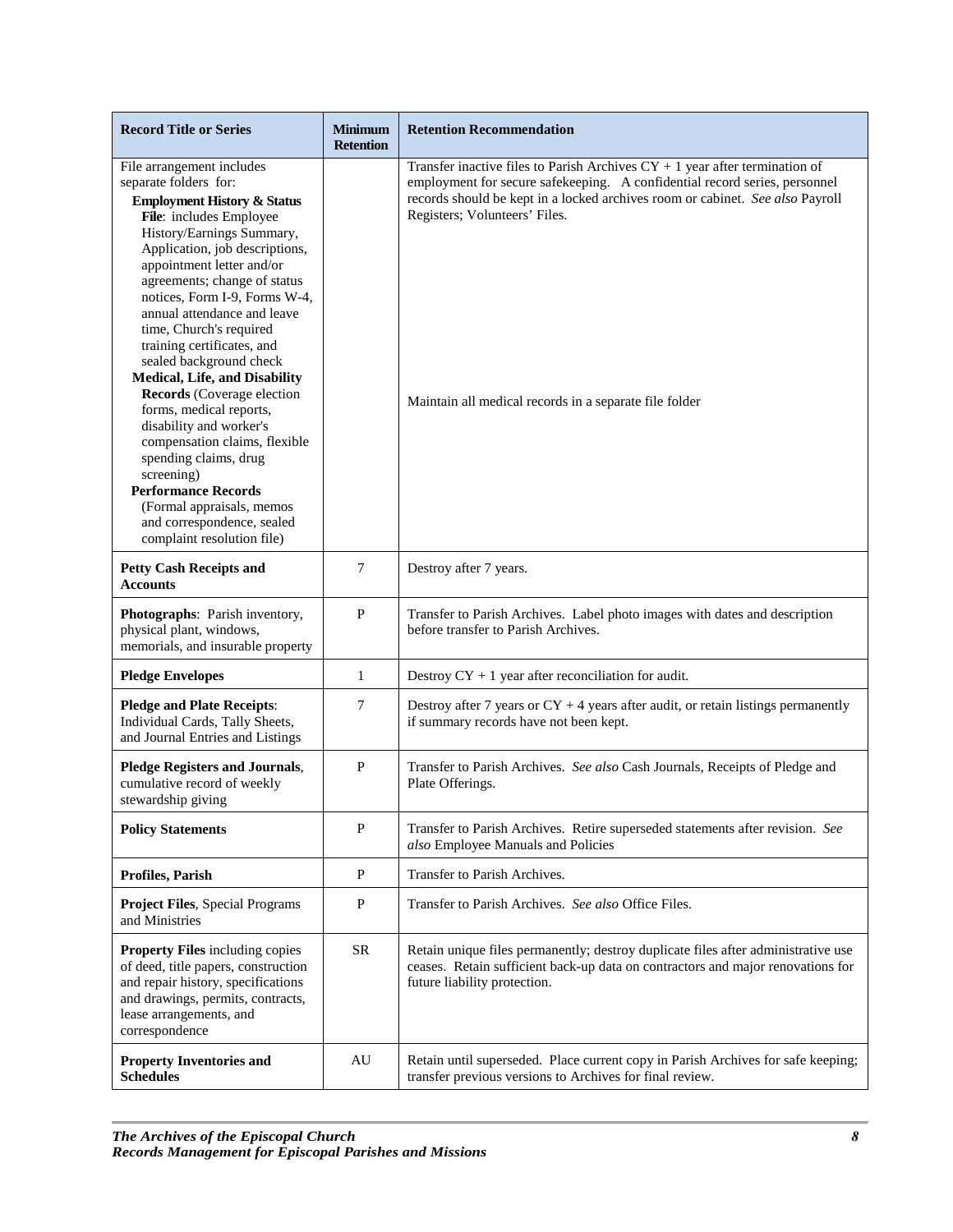| <b>Record Title or Series</b>                                                                                                                                                                                                             | <b>Minimum</b><br><b>Retention</b> | <b>Retention Recommendation</b>                                                                                                                                                                |
|-------------------------------------------------------------------------------------------------------------------------------------------------------------------------------------------------------------------------------------------|------------------------------------|------------------------------------------------------------------------------------------------------------------------------------------------------------------------------------------------|
| <b>Property Surveys/Plans</b>                                                                                                                                                                                                             |                                    | See Real Estate Surveys/Plot Plans below.                                                                                                                                                      |
| <b>Publications, Parish</b>                                                                                                                                                                                                               | P                                  | Retain 2 fair copies and transfer to Parish Archives.                                                                                                                                          |
| <b>Purchase Orders</b>                                                                                                                                                                                                                    | 7                                  | Destroy after 7 years.                                                                                                                                                                         |
|                                                                                                                                                                                                                                           |                                    | $\mathbf R$                                                                                                                                                                                    |
| <b>Real Estate Surveys/Plots Plans</b>                                                                                                                                                                                                    | P                                  | Transfer to Parish Archives.                                                                                                                                                                   |
| <b>Receipts, General Accounts</b>                                                                                                                                                                                                         | 7                                  | Destroy after 7 years.                                                                                                                                                                         |
| <b>Records Schedules and</b><br><b>Destruction Logs</b>                                                                                                                                                                                   | P                                  | Transfer to Parish Archives.                                                                                                                                                                   |
| <b>Resource Files, External</b><br><b>Relations</b> including catalogs,<br>sales brochures, common<br>publications, professional<br>literature, clippings & articles on<br>non-parish events, vendor files,<br>Episcopal Church resources | AU                                 | Retain until superseded or until administrative use ceases; review annually and<br>remove outdated material for destruction.                                                                   |
| S                                                                                                                                                                                                                                         |                                    |                                                                                                                                                                                                |
| <b>Sacramental Records: Registers</b><br>of Baptisms, Confirmations,<br>Marriages, and Burials,<br>including membership registers,<br>and records of transfer not entered                                                                 | $\mathbf{P}$                       | Transfer to Parish Archives. Transfer full volumes to archives safe or<br>comparable secure location. A confidential record series.                                                            |
| <b>Sales Slips</b>                                                                                                                                                                                                                        | $\overline{7}$                     | Destroy after 7 years.                                                                                                                                                                         |
| <b>Search Records, Employee</b>                                                                                                                                                                                                           | <b>SR</b>                          | Transfer to Parish Archives for selective retention. Integrate final candidate<br>application to Personnel File; destroy unsuccessful applications $CY + 1$ . A<br>confidential record series. |
| <b>Sermons</b>                                                                                                                                                                                                                            | <b>SR</b>                          | Transfer to Parish Archives for selective retention. Retain full sermons for<br>review; keep printed sermons as part of an archival series. Destroy sermon<br>notes and duplicates.            |
| <b>Service Books and Registers</b>                                                                                                                                                                                                        | ${\bf P}$                          | <b>Transfer to Parish Archives</b>                                                                                                                                                             |
| <b>Service Files, Volunteers</b>                                                                                                                                                                                                          |                                    | See Volunteers' Files                                                                                                                                                                          |
| <b>Service Leaflets</b>                                                                                                                                                                                                                   | <b>SR</b>                          | Transfer to Parish Archives for review and sampling, especially if Service<br>Books are not kept.                                                                                              |
| <b>Shipping and Freight Receipts</b>                                                                                                                                                                                                      | 3                                  | Destroy after $CY + 3$ years.                                                                                                                                                                  |
| <b>Specifications for Building and</b><br>Design, new construction                                                                                                                                                                        | $\mathbf P$                        | Transfer to Parish Archives. See also Building Plans and Drawings.                                                                                                                             |
| <b>Specifications for Service and Sales</b><br><b>Contracts, and Minor Repairs</b>                                                                                                                                                        | $\overline{7}$                     | Destroy 7 years after completion of transaction.                                                                                                                                               |
| <b>Statistical Analysis and Reports</b>                                                                                                                                                                                                   | <b>SR</b>                          | Retain until administrative use ceases; review membership, financial, and<br>stewardship analyses for archival value.                                                                          |